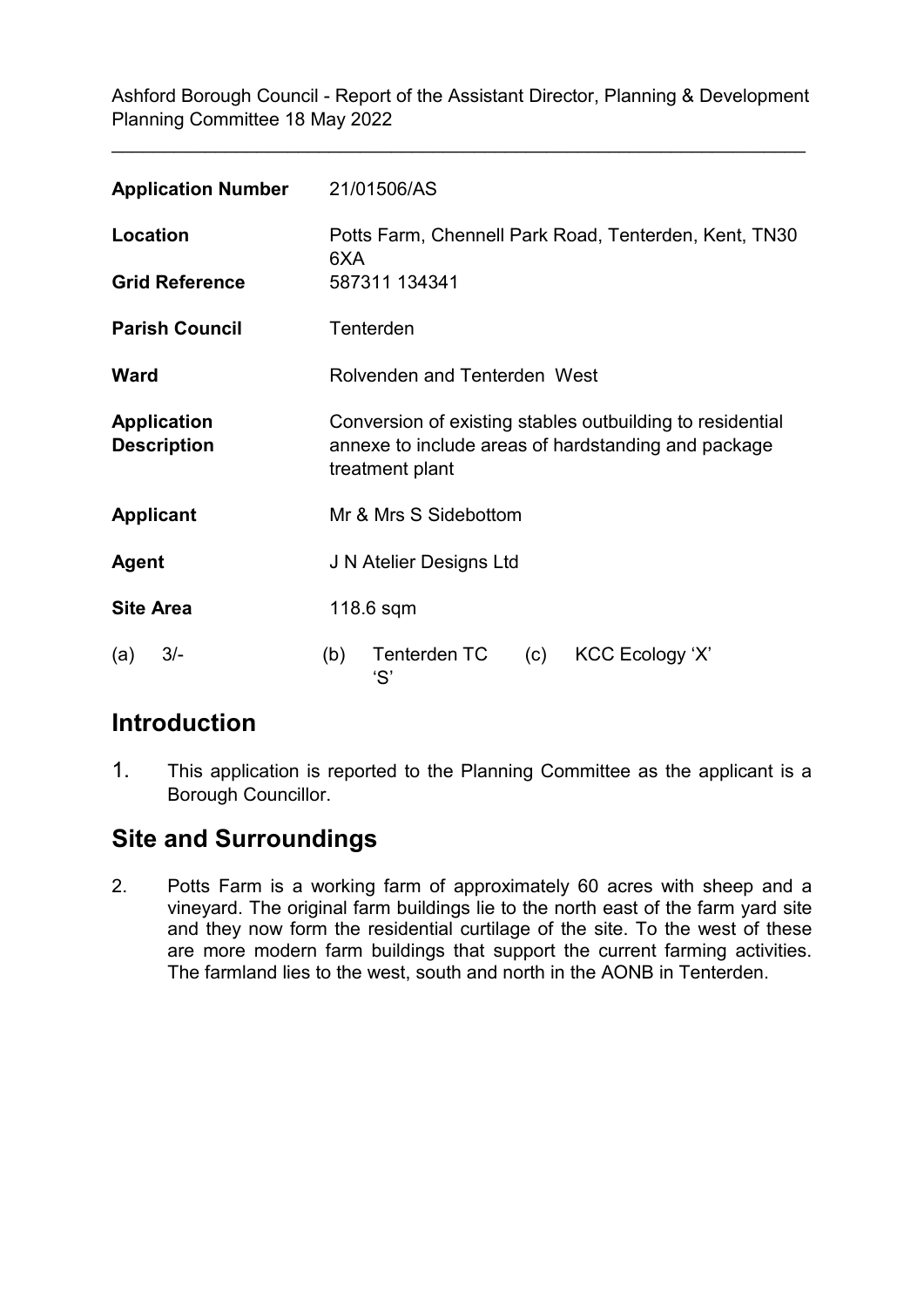\_\_\_\_\_\_\_\_\_\_\_\_\_\_\_\_\_\_\_\_\_\_\_\_\_\_\_\_\_\_\_\_\_\_\_\_\_\_\_\_\_\_\_\_\_\_\_\_\_\_\_\_\_\_\_\_\_\_\_\_\_\_\_\_\_\_\_



SITE LOCATION PLAN 1:1250

## **Figure 1 Site Location Plan**

- 3. The dwelling house is a converted oast on the south side of the original farm courtyard. To the west of the courtyard is a large timber framed and clad barn, which has a lapsed approval for conversion to holiday let accommodation.
- 4. The main dwelling is a converted oast building (converted in the 1970s) and the application site is to the north (see satellite image below) of the original courtyard comprising a single storey brick building of stables and stores. In the past some of the space has been used as a studio and at some point the roof has been replaced with softwood rafters. The building is now largely unused providing just some general storage.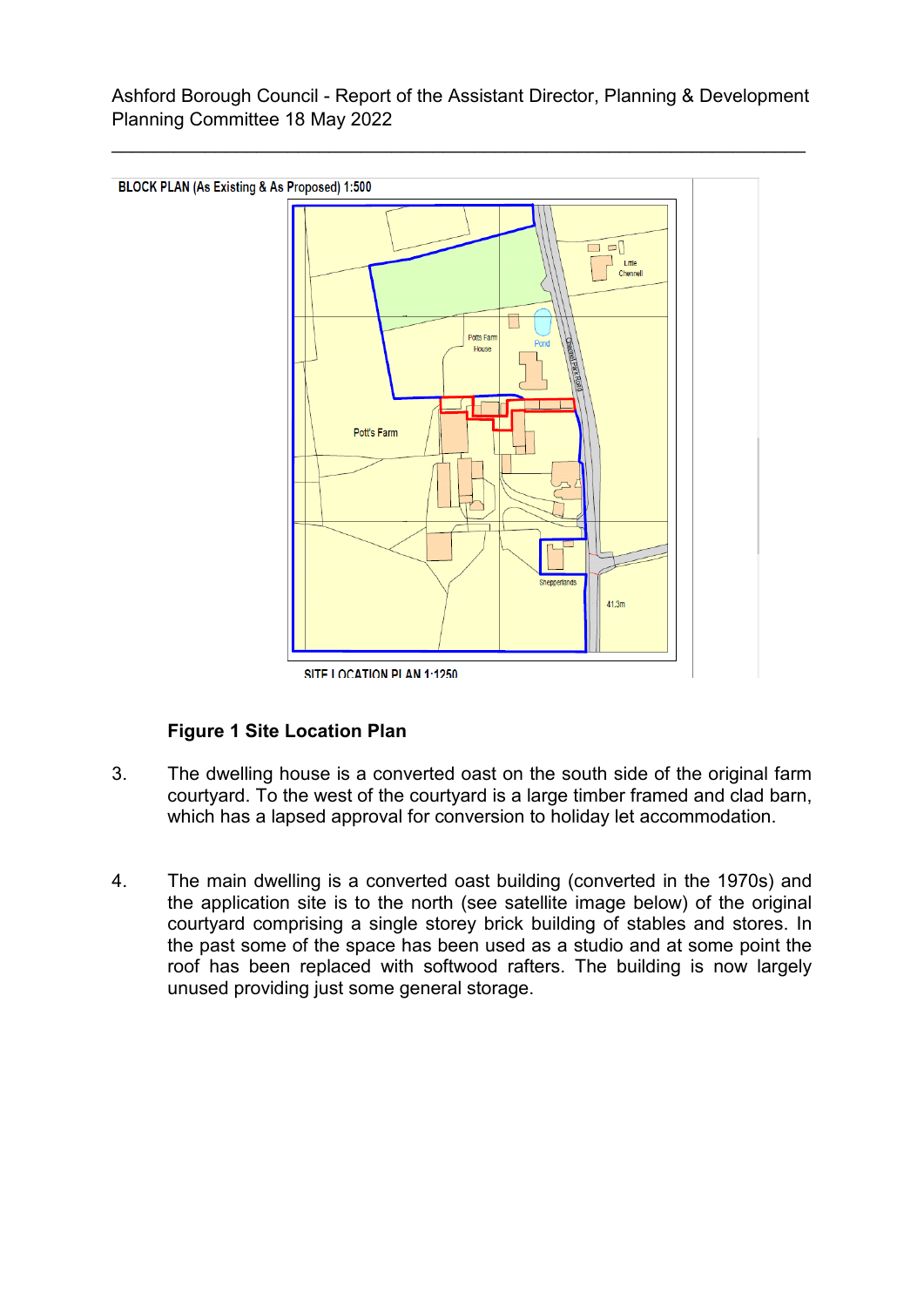

**Figure 2**: Satellite photograph of single storey proposal building to be converted to annexe

- 5. Also on the west side of the garden south of the timber barn is a replacement outbuilding with joint annex and holiday let uses. This is a one bedroom building originally intended for a family relative with special needs. Although the original intention was for the applicant's dependent relative to live in this annex it did not materialise for reasons reported to the Council under decision 20/00250/AS. The applicant has now decided to renovate and convert the barn into a second annex to accommodate the same dependent relative in close by accommodation.
- 6. In the meantime, the annex has been functioning successfully as a holiday let and is proving helpful as part of the farm's diversification and viability program.

# **Proposal**

7. It is proposed to convert the old stables outbuilding on the north side of the old courtyard into a small two bedroom annex for applicant and her mother. The applicant's mother will be able to continue to provide the majority of the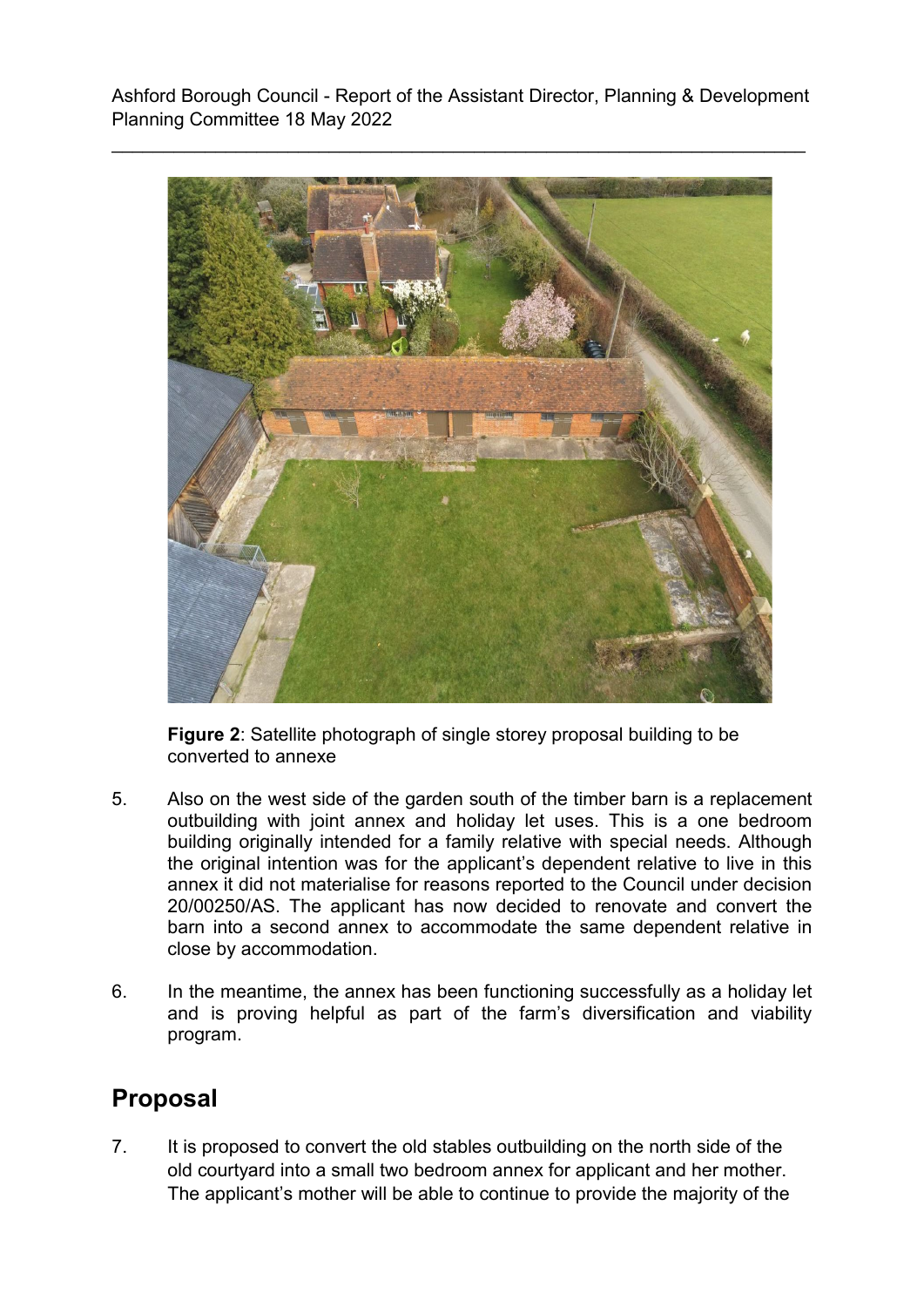\_\_\_\_\_\_\_\_\_\_\_\_\_\_\_\_\_\_\_\_\_\_\_\_\_\_\_\_\_\_\_\_\_\_\_\_\_\_\_\_\_\_\_\_\_\_\_\_\_\_\_\_\_\_\_\_\_\_\_\_\_\_\_\_\_\_\_

care required by her daughter but they will both have the support of the family on the other side of the courtyard and carers as and when required. If/when there is only one of them living here the second bedroom will be used for a live-in carer.

- 8. There is adequate car parking on the yard to the west of the large timber barn and two parking spaces will be allocated for the stables annex on existing hardstanding to the west of the timber barn as indicated on the plans. A new path will be laid from the parking area to the west elevation of the outbuilding.
- 9. Conversion of the outbuilding will involve utilising existing openings in the south and west elevations with only minimal changes and maintaining masonry dividing walls. No extension of the building is required and four small rooflights are to be added to improve daylight levels – (those in the northern roof slope will be obscure glazed).
- 10. With minimum physical intervention, the character and identity of the existing/original building will be maintained. As mentioned, the building is presently unused and vacant apart from a little general storage which will easily be relocated in one of the other existing outbuildings.
- 11. In support of the application, the following documents have been submitted and their contents have been summarised:

## **Design and Access Statement**

12. This statement describes the proposal in detail and discusses, the use, amount of development, the layout, scale of development, landscaping, appearance, access arrangements and sustainability. It seeks to demonstrate how the applicant's changed circumstances justifies the need for the proposed development and how it addresses current policies, standards and controls.

## **Preliminary Ecological Appraisal 2021**

13. The assessment concludes the following enhancements can be applied to the site:

Suggested biodiversity enhancements are listed below, as a palette for the developer to choose from:

- o *Provision of hedgehog nesting boxes*
- o *If any close board fencing are to be installed around the new development, we recommend that at least 13 x 13 cm holes should be cut into the base of the fences (one per garden) to*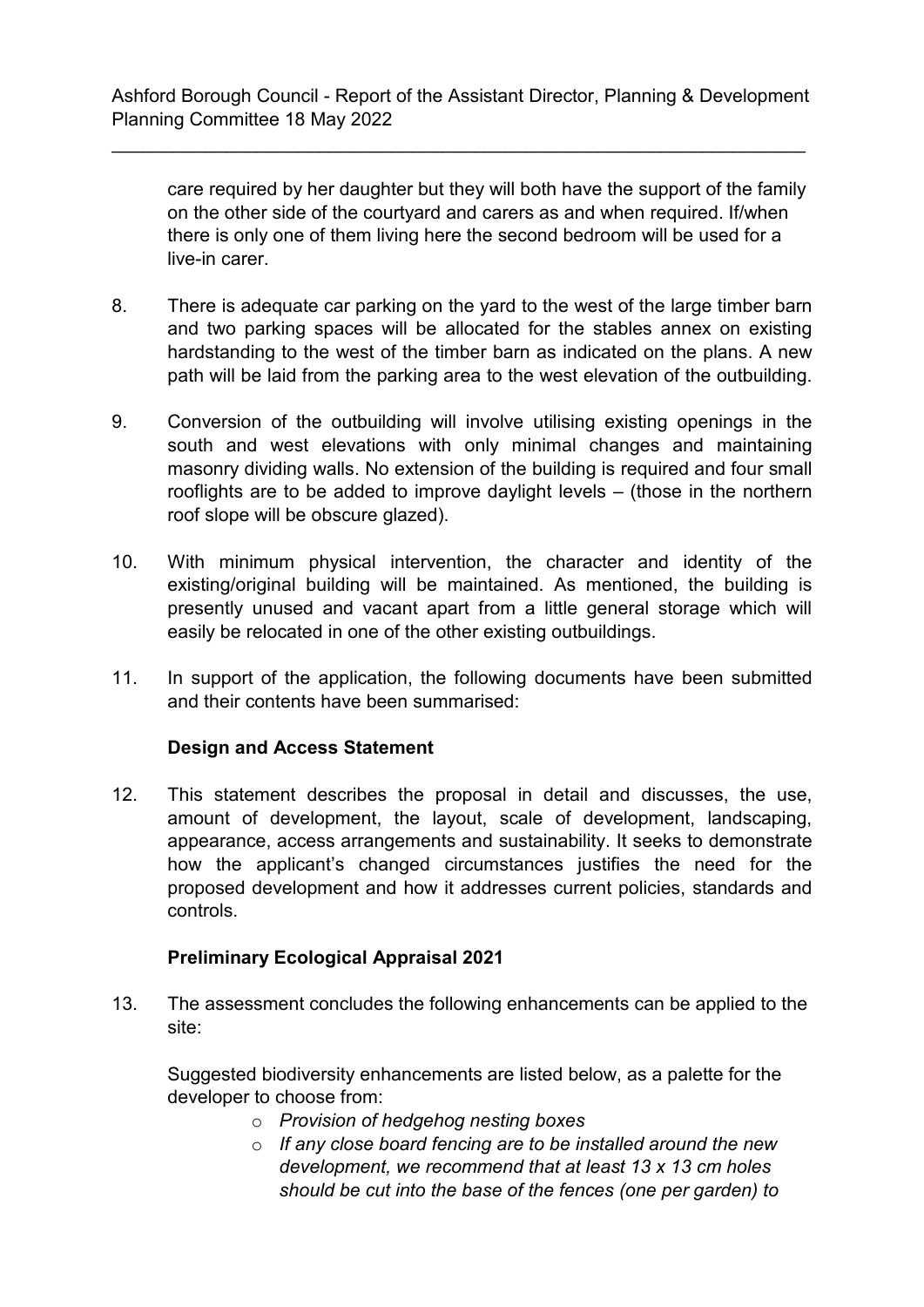\_\_\_\_\_\_\_\_\_\_\_\_\_\_\_\_\_\_\_\_\_\_\_\_\_\_\_\_\_\_\_\_\_\_\_\_\_\_\_\_\_\_\_\_\_\_\_\_\_\_\_\_\_\_\_\_\_\_\_\_\_\_\_\_\_\_\_

*allow greater permeability across the site to benefit groundbased terrestrial animals (such as hedgehog).* 

- o *Provision of ready-made bird boxes on retained trees;*
- o *Provision of integrated swift bricks in new buildings (as these are often occupied by other small cavity-nesting birds). A ratio of at least two per residential dwelling, or one per 50sqm of commercial floor space is generally accepted now as good practice. It is suggested better to install them in small groups of 2/6 approx. one metre+ apart in suitable locations at a minimum height of 4 metres (5 metres is better).*
- o *Provision of integrated bat boxes on new buildings or bat boxes on retained mature trees.*
- o *Provision of bat friendly planting within the gardens*
- o *Provision of barn owl boxes as the surrounding landscape is judged suitable*
- o *Provision of owl boxes in trees*
- o *Establish climbing plants on walls and other vertical structures*

# **Planning History**

14. The following is relevant relating to the application;-

| 99/00418//AS Steel framed agricultural<br>building for housing<br>livestock                                                                      | <b>PERM</b> | 03/06/1999 |
|--------------------------------------------------------------------------------------------------------------------------------------------------|-------------|------------|
| 05/01703/AS The conversion of barn to PERM<br>holiday accommodation                                                                              |             | 22/05/2006 |
| 17/00039/INF Change of use,<br>conversion and rebuild of<br>an existing outbuilding to<br>an annex which could also<br>be used as a holiday let. | RO          | 22/02/2017 |
| 17/00751/AS Removal of existing<br>outbuilding and<br>replacement with new<br>annex building.                                                    | <b>PERM</b> | 05/07/2017 |

## **Consultations**

## **Parish Council –**

Tenterden Town Council SUPPORTS this application on Condition that: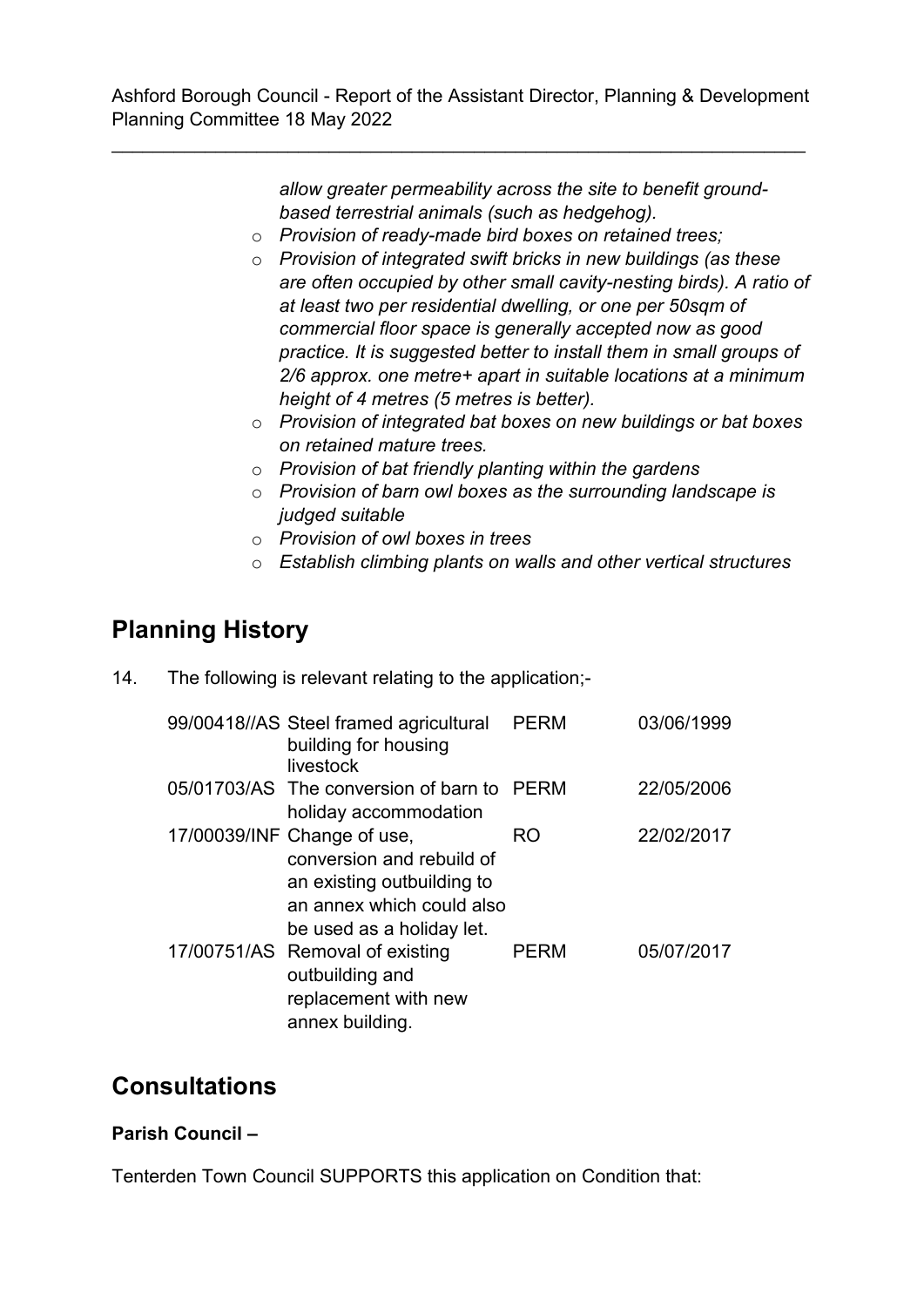\_\_\_\_\_\_\_\_\_\_\_\_\_\_\_\_\_\_\_\_\_\_\_\_\_\_\_\_\_\_\_\_\_\_\_\_\_\_\_\_\_\_\_\_\_\_\_\_\_\_\_\_\_\_\_\_\_\_\_\_\_\_\_\_\_\_\_

(i) a clause is included that insists the annexe should not have a separate postal code and is not considered

in the future as a separate dwelling;

(ii) the Planning Officer considers ENV7 and the inclusion of rainwater harvesting;

(iii) the Planning Officer considers the inclusion of solar panels for this application.

**KCC Ecology –**

### **Summary – Additional Information Required**

*We have reviewed the ecological information submitted in support of this application and we advise that additional information is sought from the applicant prior to determination of the planning application.* 

*• Further surveys along with any necessary mitigation measures for bats;*

*Any further necessary surveys, and mitigation measures, will need to be submitted prior to determination of the planning application. This is in accordance with paragraph 99 of the ODPM 06/2005 which states: "it is essential that the presence or otherwise of protected species and the extent that they may be affected by the proposed development, is established before the planning permission is granted, otherwise all relevant material considerations may not have been addressed in making the decision".*

#### *Bats*

*Bat scoping survey confirmed the presence of a day roost used by a single brown long-eared bat into the stables building and a mitigation strategy has been proposed.* 

*The proposed demolition of the building will result in the loss of a confirmed bat roost. Bats are European protected species and Ashford BC must have sufficient information to address the requirements of the EC Habitats Directive when making the planning decision. It has been confirmed that offences will be committed if the works take place without a EPSML, so Ashford BC must consider whether it is likely that a EPSML will be granted by addressing its mind to the three derogation tests.* 

*The three tests are that:* 

*• The development activity must be for imperative reasons of overriding public interest or for public health and safety;* 

*• There must be no satisfactory alternative; and* 

*• Favourable conservation status of the species must be maintained.* 

*We are only able to comment on the third test as the first two tests must be considered by the planning officer.* 

*We advise that the recommended emergence/re-entry surveys must be carried out prior to determination of the planning application to ensure that all relevant material considerations are addressed in making the decision. Please note the optimum period to carry out bat emergence/dawn re-entry surveys is May to August.* 

*The results of the surveys will ensure that Ashford BC can fully understand the impact the proposed development will have on the bat roost and understand if the proposed mitigation has provided sufficient information to maintain the favourable conservation status of bats.* 

*Please note that whilst it is acknowledged that brown long-eared bats do sometimes use bat boxes, boxes are not generally considered appropriate compensation for the loss their roost sites in buildings and like-for-like replacement or reinstatement of existing access points and roosting sites is preferable to provision of boxes.* 

*Therefore, it is proposed to create a bat loft in the roof space of the new residential annexe, as well as installing two woodcrete bat boxes onto near-by trees prior to the demolition works starting.*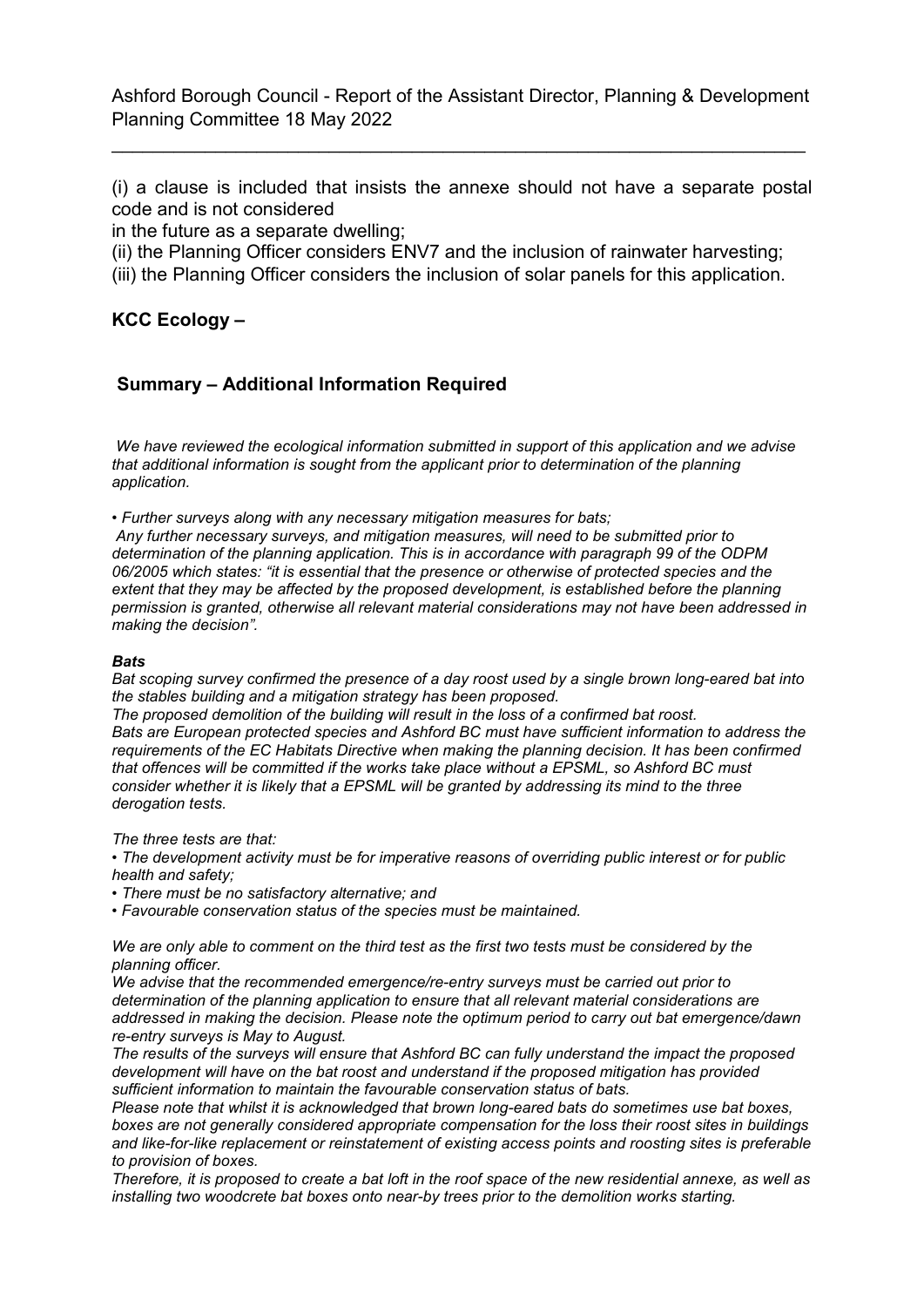\_\_\_\_\_\_\_\_\_\_\_\_\_\_\_\_\_\_\_\_\_\_\_\_\_\_\_\_\_\_\_\_\_\_\_\_\_\_\_\_\_\_\_\_\_\_\_\_\_\_\_\_\_\_\_\_\_\_\_\_\_\_\_\_\_\_\_

*We advise that there is currently insufficient information provided to consider the three tests and we recommend submitting the bat specific survey report and details of any updated mitigation required prior to determination of the planning application.*

*We are satisfied with the conclusions of the ecological report which state that the tractor shed and Atcost and none of the trees present on site offered potential for roosting bats and thus no further survey work is recommended with regard to bats and these buildings and trees. Lighting can be detrimental to roosting, foraging and commuting bats. We advise that the Bat Conservation Trust's Guidance Note 8 Bats and artificial lighting in the UK is adhered to in the lighting design for the works undertaken and the converted building. We will suggest a condition wording once the above information has been submitted.*

*Great Crested Newts (GCN) precautionary mitigation strategy*

*One pond is present within 100m, 35m to the north. Another three ponds are present within 250m. The Preliminary Ecological Appraisal (PEA) states that no surveys of these ponds have been undertaken and it is judged unlikely that any impact is expected onto GCN as long as there is less than 100 m2 of current semi-natural habitat changed into new hard standing/buildings/driveway and that the Natural England's precautionary measures detailed within the PEA are implemented. The proposed site plan states that "Two areas of new hard standing both being approx 37sqm each total approx 74sqm".*

*As such we advise that if planning permission is granted a precautionary GCN mitigation strategy is produced as a condition of planning permission. The strategy must provide at least the following measures to be implemented in the presence of an experienced ecologist to minimise the potential for GCN to be impacted during the works:*

*• Avoid any high quality habitat (including potential hibernation habitat);*

*• Restricting works to the winter period (when newts are rarely active above ground), if the project would not harm hibernation habitat;*

*• Keep duration of groundworks as short as possible;*

*• Backfill trenches and other excavations before nightfall, or leave a ramp to allow newts to easily exit;*

*• Raise stored material (that might act as temporary resting places) off the ground.*

*If the proposed plans change and include the removal of more than 100m2 of current semi-natural habitat, we advise that the local authority must be re-consulted for an update on this comment.*

#### *Reptiles precautionary mitigation strategy*

*Reptiles could be present in the area of nettles to the back of the Atcost barn. However this area of land is likely to be regularly disturbed by farming activities.*

*We don't require a reptile survey as the development site is small and there is plenty of suitable habitat connected to the proposed development location.*

*However, as the proposed development will result in the loss of habitat offering suitability for reptiles to be present, we advise to submit and implement a precautionary mitigation strategy in order to minimise any residual risk of harm or impact to reptiles.*

*The strategy must provide at least the following measures to be implemented in the presence of an experienced ecologist to minimise the potential for reptiles to be impacted during the works:*

*• The works area should be mowed using hand held machinery only (to 15cm height minimum), during sunny conditions, during the reptile active season (April to October)*

*• A second cut should be given to ground level, 2 days following the first cut, during sunny conditions;*

*• After 2 days, a destructive search (consisting of carefully scraping the top layer of soil with a digger with a toothed bucket under supervision by an ecologist to retrieve any animal present) should be carried out.*

*We advise the precautionary mitigation strategy for GCN and reptiles to be submitted as one document and as a condition of planning permission if granted.*

*We will suggest a condition wording once the bats information has been submitted.*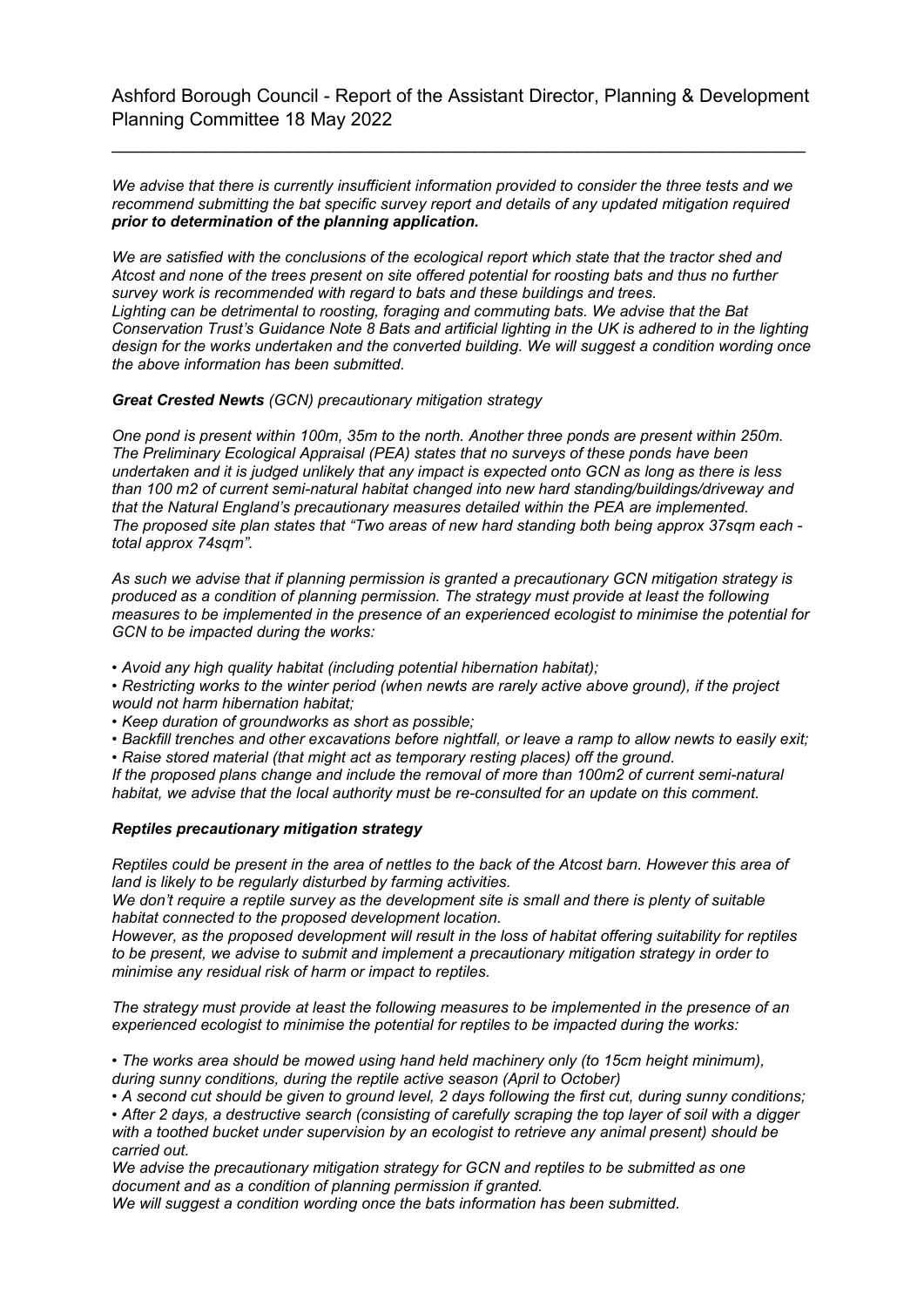\_\_\_\_\_\_\_\_\_\_\_\_\_\_\_\_\_\_\_\_\_\_\_\_\_\_\_\_\_\_\_\_\_\_\_\_\_\_\_\_\_\_\_\_\_\_\_\_\_\_\_\_\_\_\_\_\_\_\_\_\_\_\_\_\_\_\_

#### *Breeding birds*

*The site contains suitable habitat for breeding birds and all nesting birds are protected under the wildlife and countryside act 1981 (as amended).*

*We advise that there is a need for a breeding birds informative to be attached to the planning permission if granted.*

#### *Hedgehogs*

*There is some potential for hedgehogs to be present on site. Therefore, any areas where mammals could be sheltering should be hand searched prior to disturbance. Excavations should not be left open for animals to fall into, or planks of wood should be placed to enable any animals which may fall into such a hole to escape.*

*Any clearance of boundary vegetation must be undertaken between April and October to avoid harming hibernating hedgehogs.*

#### *Biodiversity and Ecological Enhancements*

*Generic recommendations for ecological enhancements have been made and we advise that if planning permission is granted details of what enhancements will be incorporated in to the site must be submitted as a condition of planning permission. This is in accordance with Paragraph 180 of the NPPF "opportunities to improve biodiversity in and around developments should be integrated as part of their design, especially where this can secure measurable net gains for biodiversity".*

*We will suggest a condition wording once the bats information has been submitted.*

# **Planning Policy**

15. The Development Plan for Ashford Borough comprises the Ashford Local Plan 2030 (adopted February 2019), the Chilmington Green AAP (2013), the Wye Neighbourhood Plan (2016), the Pluckley Neighbourhood Plan (2017), the Rolvenden Neighbourhood Plan (2019), the Egerton Neighbourhood Plan (2022) and the Kent Minerals and Waste Local Plan (2016) as well as the Kent Minerals and Waste Early Partial Review (2020).

#### **Emerging Neighbourhood Plans**

- 16. Not part of the Development Plan but noteworthy is the Tenterden Neighbourhood Plan that, although it has been out to consultation, has not yet been adopted.
- 17. Relevant policies from the Development Plan relating to this application are as follows:-

### **Ashford Local Plan to 2030**

- SP1 Strategic Objectives
- SP2 The Strategic Approach to Housing Delivery
- SP6 Promoting High Quality Design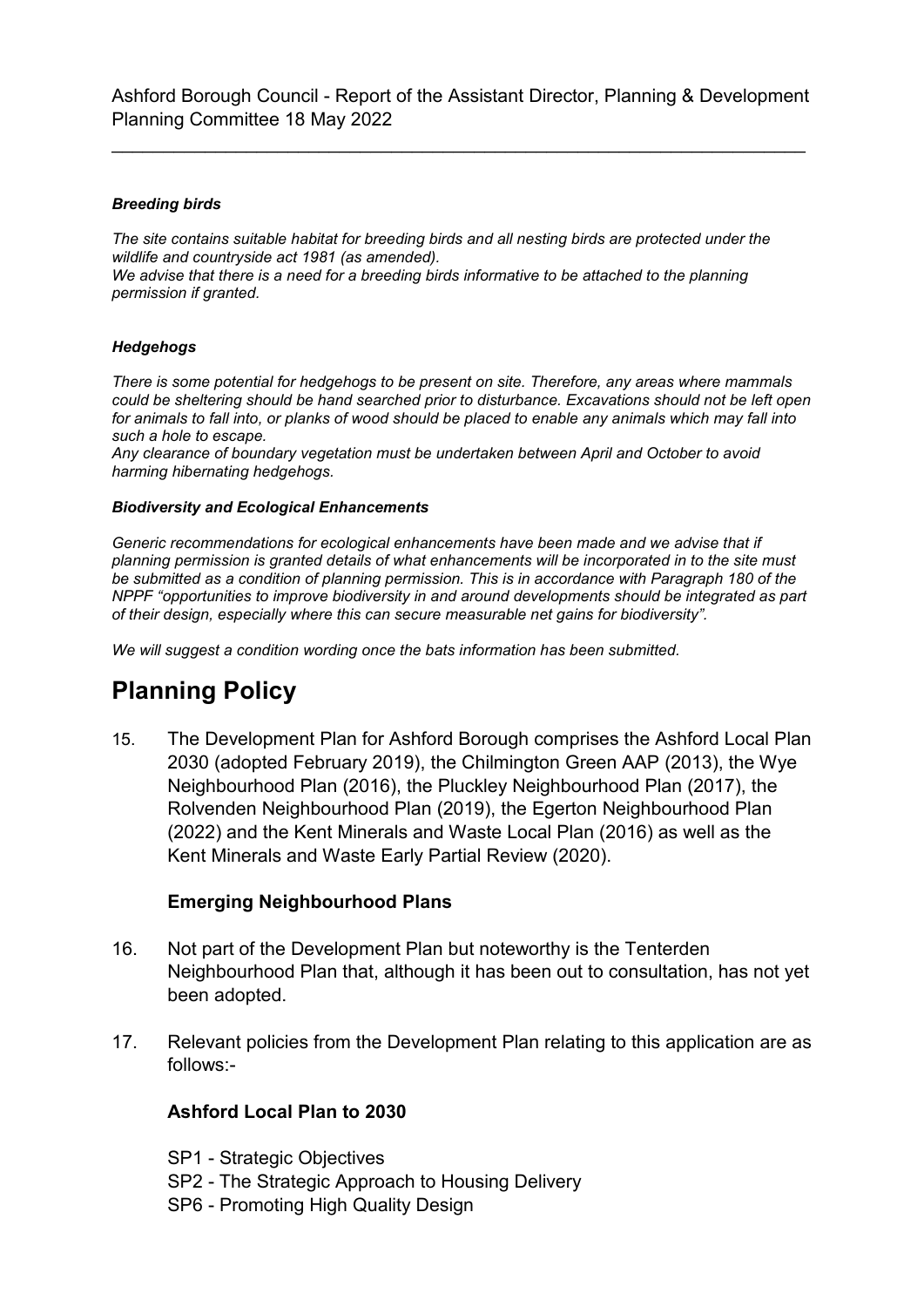\_\_\_\_\_\_\_\_\_\_\_\_\_\_\_\_\_\_\_\_\_\_\_\_\_\_\_\_\_\_\_\_\_\_\_\_\_\_\_\_\_\_\_\_\_\_\_\_\_\_\_\_\_\_\_\_\_\_\_\_\_\_\_\_\_\_\_

HOU3a – Residential Development in the rural settlements HOU9 – Standalone Annexes HOU12 - Residential space standards internal TRA3a - Parking Standards for Residential Development ENV1 - Biodiversity ENV3a - Landscape Character and Design

### Kent Minerals and Waste Local Plan (2016)

DM7 - Safeguarding Mineral Resources

18. The following are also material considerations to the determination of this application.

#### **Supplementary Planning Guidance/Documents**

Landscape Character Assessment SPD 2011 Residential Space and Layout SPD 2011(now external space only) Residential Parking and Design SPD 2010 Sustainable Drainage SPD 2010 Public Green Spaces and Water Environment SPD 2012 Dark Skies SPD 2014 Fibre to the Premises SPD 2020

#### **Informal Design Guidance**

Informal Design Guidance Note 1 (2014): Residential layouts & wheeled bins

Informal Design Guidance Note 2 (2014): Screening containers at home

Informal Design Guidance Note 3 (2014): Moving wheeled-bins through covered parking facilities to the collection point.

#### **Government Advice**

### National Planning Policy Framework (NPFF) 2021

Members should note that the determination must be made in accordance with the Development Plan unless material considerations indicate otherwise. A significant material consideration is the NPPF. The NPPF states that less weight should be given to the policies above if they are in conflict with the NPPF. The following sections of the NPPF are relevant to this application:-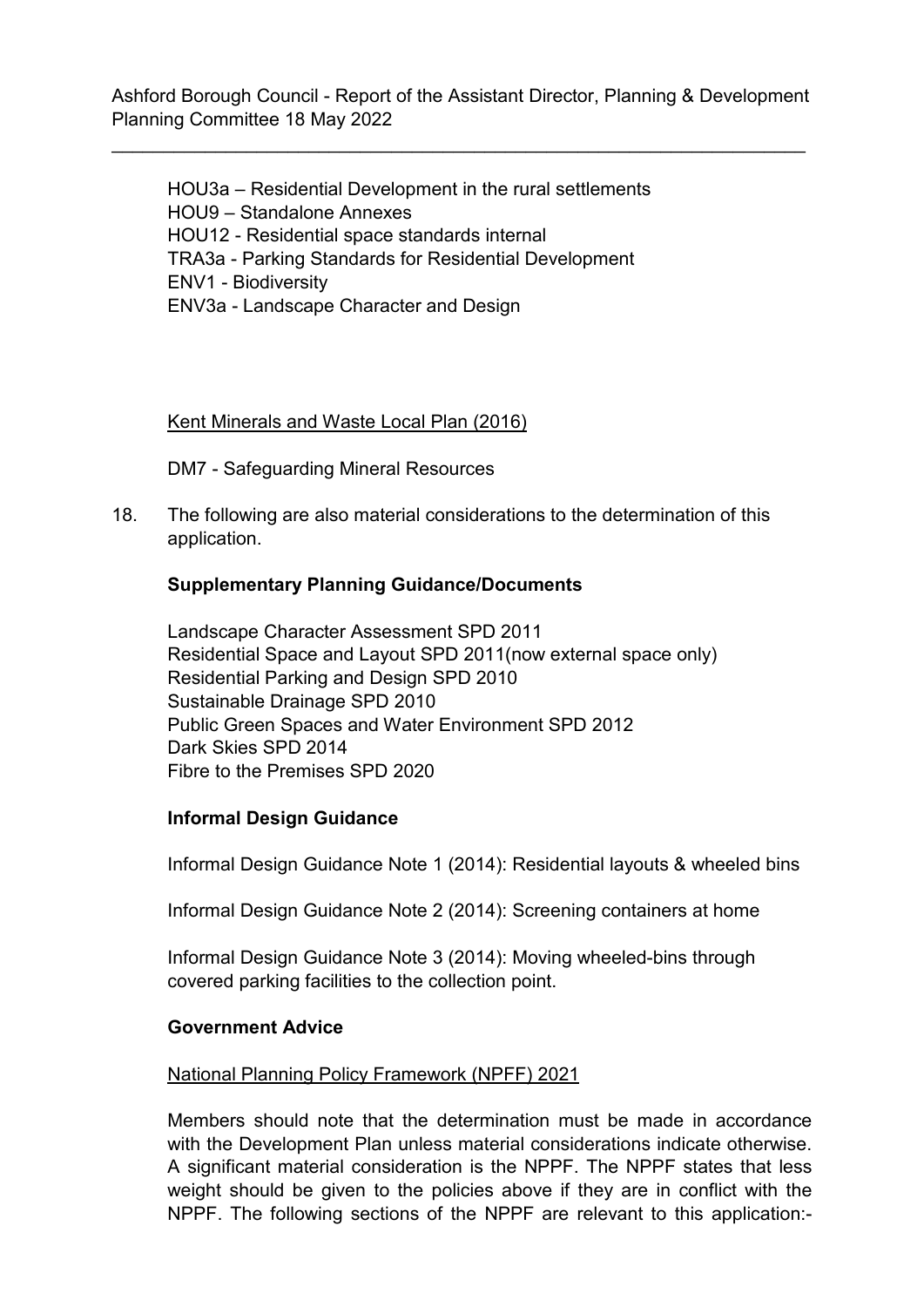\_\_\_\_\_\_\_\_\_\_\_\_\_\_\_\_\_\_\_\_\_\_\_\_\_\_\_\_\_\_\_\_\_\_\_\_\_\_\_\_\_\_\_\_\_\_\_\_\_\_\_\_\_\_\_\_\_\_\_\_\_\_\_\_\_\_\_

Relevant sections of the NPPF include:

Paragraphs 11-14 - Presumption in favour of sustainable development Paragraph 47 - Determination in accordance with the development plan Paragraph 60 - 77 - Delivering a sufficient supply of homes Paragraphs 92 - 97 - Promoting healthy and safe communities Paragraphs 104 - 109 - Promoting sustainable transport Paragraphs 119 - 123 - Making effective use of land Paragraphs 126 - 136 - Achieving well-designed places Paragraphs 179 - 182 - Habitats and biodiversity

### National Planning Policy Guidance (NPPG)

19. Technical housing standards – nationally described space standards

## **Assessment**

- 20. The main issues for consideration are:
	- The principle of the development and visual amenity
	- Impact on residential amenity
	- Ecology
	- Highways/Parking

## **The principle of the development**

21. The principle of the aspect of the development relating to the annexe accommodation has already been accepted at this location by virtue two previous decisions (ref's: 17/00751/AS & 20/00250/AS). Policy HOU9 makes provision for annexe accommodation to a dwelling, provided the following criteria are met:

> *a) The existing dwelling\* enjoys a lawful residential use; b) The proposed annexe would not materially harm any neighbouring uses, including the living conditions of nearby residents; c) The proposed annexe is suitable in size, scale and materials and clearly ancillary and visually subordinate to the principal dwelling; d) It is sited to achieve a clear dependency is retained between the annexe and the main building at all times and;*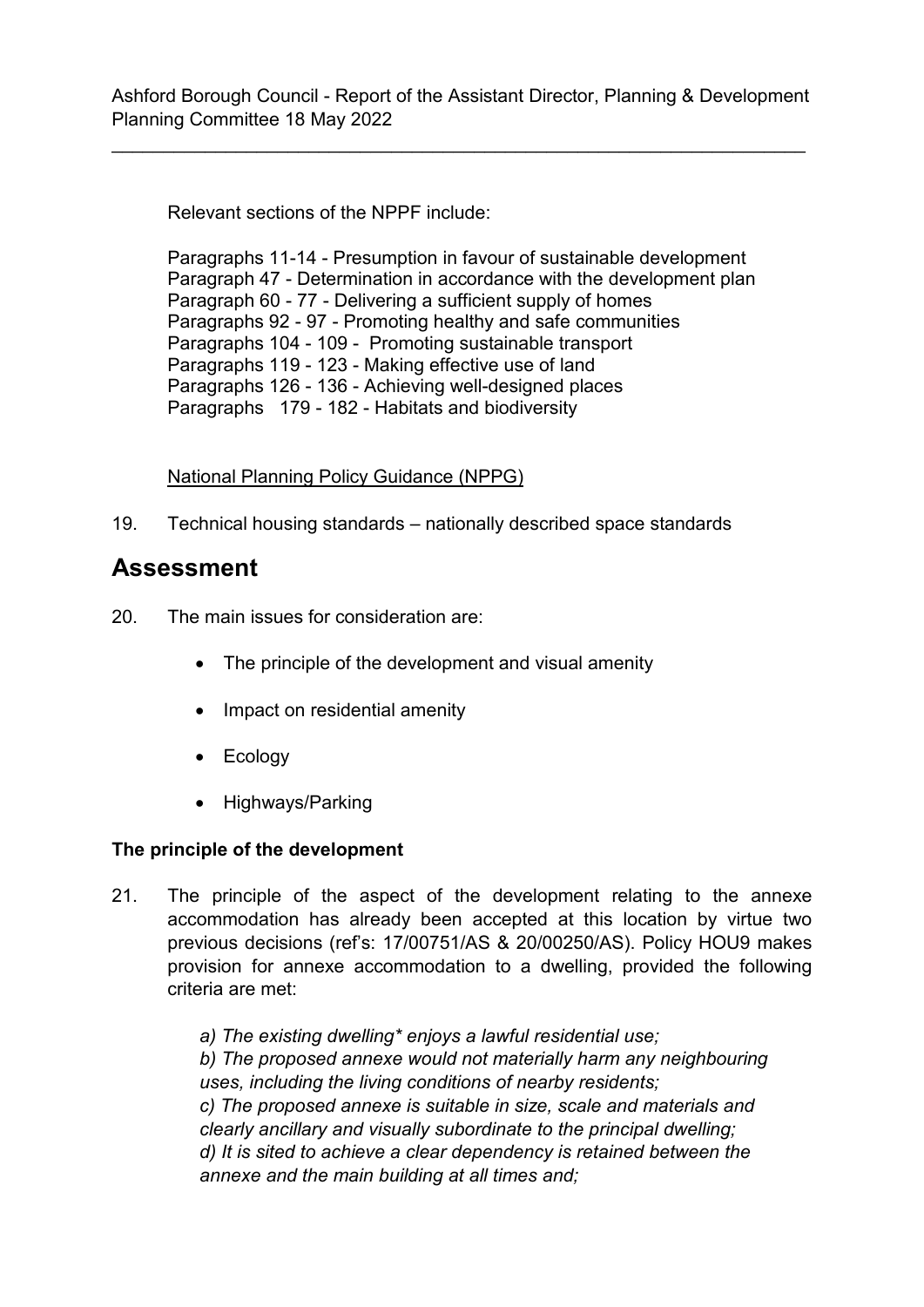\_\_\_\_\_\_\_\_\_\_\_\_\_\_\_\_\_\_\_\_\_\_\_\_\_\_\_\_\_\_\_\_\_\_\_\_\_\_\_\_\_\_\_\_\_\_\_\_\_\_\_\_\_\_\_\_\_\_\_\_\_\_\_\_\_\_\_

*e) The annex is sited to ensure a clear dependency is retained between the annex and the main building at all times; f) The proposed annexe is designed to ensure it does not result in significant harm to the overall character and appearance of the surrounding area taking into account the surrounding built form and street scene.*

- 22. There would be a direct relationship between the occupation of the annexe and that of the main dwelling and evidence has been submitted as to the genuine need for the annexe.
- 23. It is considered Policy HOU9 criteria a- f are addressed as follows:
	- *The existing residential property is lawful.*
	- *The proposed annex will have no impact on neighbouring uses.*

*• The size and scale of the building will be unchanged and is subservient in scale.* 

*The external materials will remain as existing with the inclusion of glazed doors in some of the door openings on the south elevation in lieu of the existing solid stable doors.*

*• The appearance of the building will remain subservient to the main dwelling.*

*• The stables building is well screened from the road by a substantial brick wall.*

*• The existing building is clearly identifiable as part of the original farm courtyard. The conversion will have a minimal impact on the existing outbuilding and will not negatively impact on the site, the main dwelling, the street scene or setting.*

*• The buildings around the old courtyard have a clear relationship to one and other and a clear dependency on the main dwelling.*

*• The proposal will have no additional impact on the AONB.*

- 24. Whilst the annexe is detached, with no link to the host dwelling, the preamble to this policy does state that a detached annexe may be acceptable in exceptional circumstances. In this case the main dwelling is an oast building and further extensions may compromise the agricultural character which the Council sought to retain during its conversion. The annexe would be subordinate in scale to the main dwelling and is sufficiently close enough to the main dwelling that its use could not easily be severed in the future (this could be controlled by condition).
- 25. Given this, on balance, it is considered that the development would be acceptable in principle in this case.

## **Future Occupiers**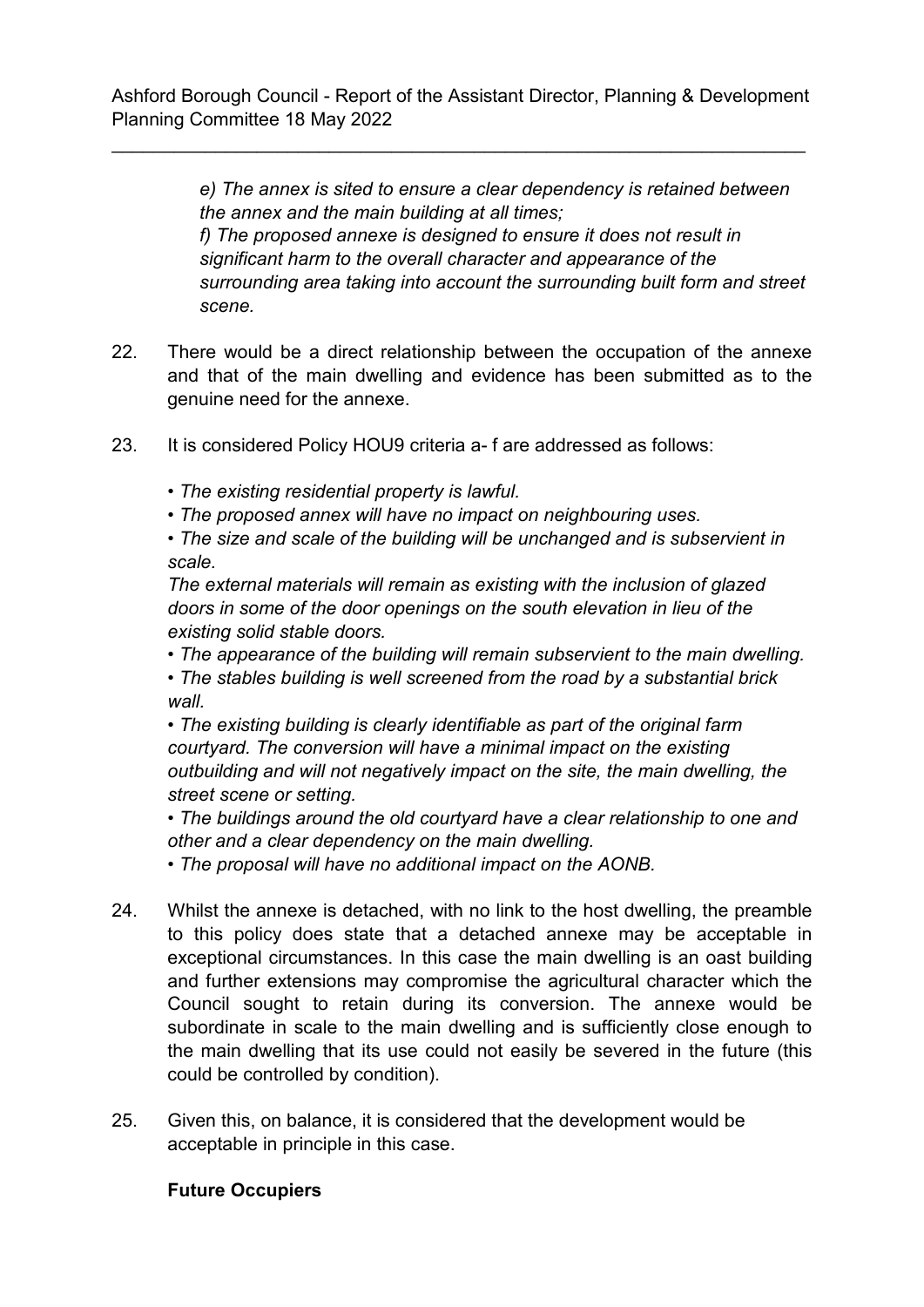\_\_\_\_\_\_\_\_\_\_\_\_\_\_\_\_\_\_\_\_\_\_\_\_\_\_\_\_\_\_\_\_\_\_\_\_\_\_\_\_\_\_\_\_\_\_\_\_\_\_\_\_\_\_\_\_\_\_\_\_\_\_\_\_\_\_\_

- 26. The proposed annexe is being adapted to serve a special need user with mobility requirements. As such the proposed conversion is generously proportioned exceed national standards with wide internal thresholds and mobility adapted bathroom and WC facilities.
- 27. The proposed development would be in accordance with policy HOU12 and HOU15 in terms of internal living accommodation / room sizes / floor area and access to existing garden. Consequently future occupiers would enjoy an acceptable level of amenity.

## **Residential Amenity**

28. Given the absence of near neighbours to the application site, there would be no harm caused to residential amenity.

### **Visual Amenity and Landscape Character**

- 29. Situated well within the rear garden of the site, and given the secluded location of the site as a whole, the annexe would not be visible from outside the wider area. The annexe would represent an acceptable, well-proportioned building subordinate in size and scale to the main dwelling. The annexe would sit in fairly close proximity to an existing garage/outbuilding and would also be subordinate to this building allowing the annexe to sit comfortably within the plot. The proposed use of materials is also acceptable and appropriate for the rural nature of the site.
- 30. Given the above, it is considered that the development would not result in unacceptable harm to the visual amenity of the designated countryside.
- 31. Policy ENV3a Landscape Character and Design states:-

*All proposals for development in the borough shall demonstrate particular regard to the following landscape characteristics, proportionately, according to the landscape significance of the site:*

- *a) Landform, topography and natural patterns of drainage;*
- *b) The pattern and composition of trees and woodlands;*
- *c) The type and composition of wildlife habitats;*
- *d) The pattern and composition of field boundaries;*
- *e) The pattern and distribution of settlements, roads and footpaths;*
- *f) The presence and pattern of historic landscape features;*
- *g) The setting, scale, layout, design and detailing of vernacular buildings and other traditional man made features;*
- *h) Any relevant guidance given in the Landscape Character SPD;*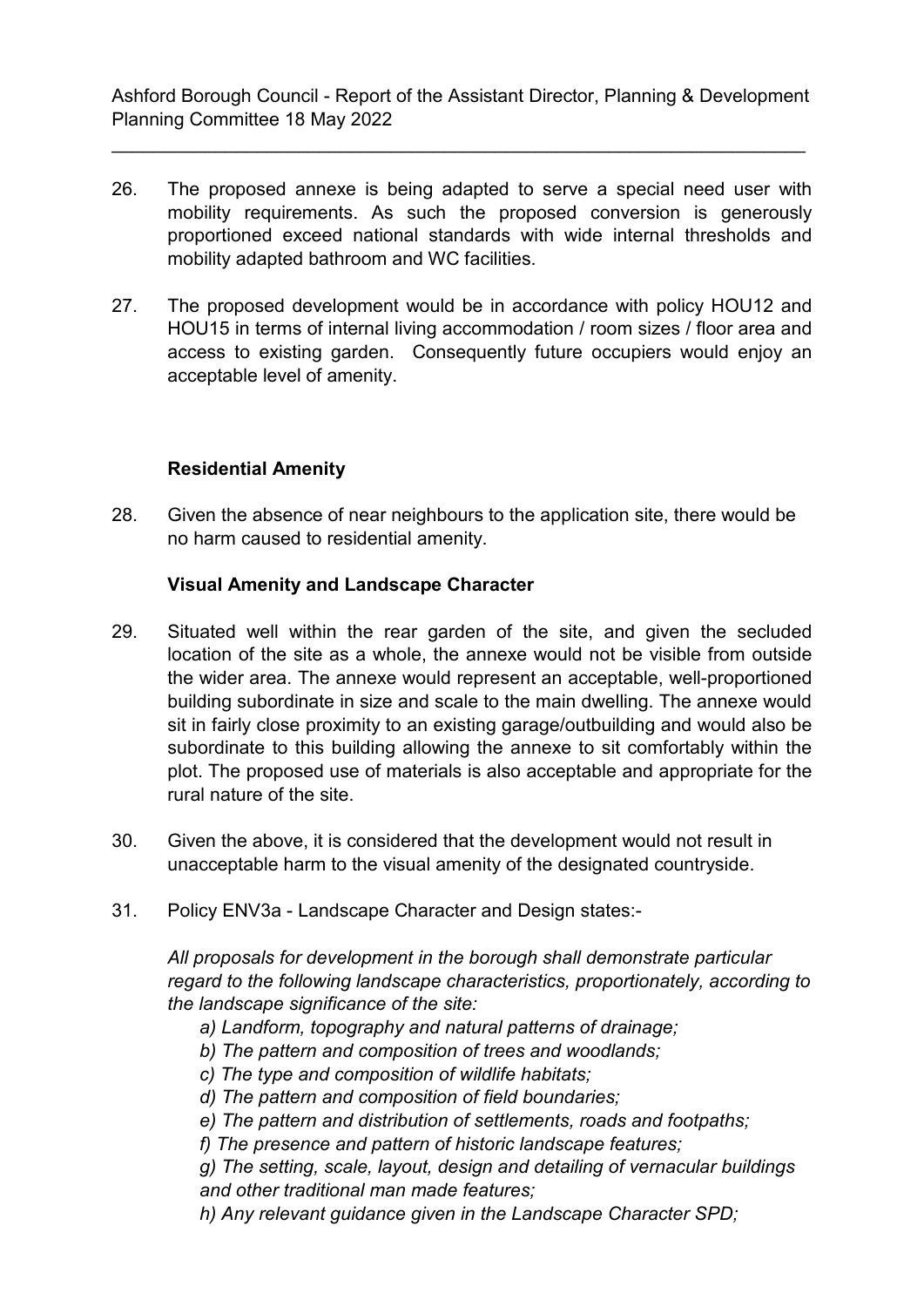\_\_\_\_\_\_\_\_\_\_\_\_\_\_\_\_\_\_\_\_\_\_\_\_\_\_\_\_\_\_\_\_\_\_\_\_\_\_\_\_\_\_\_\_\_\_\_\_\_\_\_\_\_\_\_\_\_\_\_\_\_\_\_\_\_\_\_

*i) Existing features that are important to and contribute to the definition of the local landscape character shall be retained and incorporated into the proposed development; and, j) Any non-designated, locally-identified, significant landscape features justified in a Parish Plan or equivalent document.*

32. With regard to Policy ENV3a and the 'Landscape Character Area' the existing building and proposal :

*• The location, form, scale, material and design of the existing building already enhance the character of the landscape and the development will provide a new sympathetic and positive purpose and use for the building which will help to maintain and enhance its special features and character going forward. • The proposed design has regard to the AONB guidance and ENV3a.*

33. Given the above, it is considered that the development complies with the requirements of Policy ENV3a and would not result in unacceptable harm to the visual amenity of the designated countryside.

## **Ecology**

- 34. Policy ENV1 states that proposals for new development should identify and seek opportunities to incorporate and enhance biodiversity. Proposals should safeguard features of nature conservation interest and should include measures to retain, conserve and enhance habitats… and networks of ecological interest… including…. water features, ditches, dykes and hedgerows, as corridors and stepping stones for wildlife. Where harm to biodiversity assets cannot be avoided, appropriate mitigation will be required in line with a timetable to be agreed with the Local Authority. Normally any mitigation measures will be required to be delivered on-site, unless special circumstances dictate that an off-site model is more appropriate. Policy ENV1 of the Local Plan is consistent with the guidance contained within the NPPF.
- 35. The site is small in size and considered low in ecological value. The barn has been largely unused/ provided domestic storage for many years. The site is likely to support a low population of bats, reptiles, including slow worms and common lizards and nesting birds.
- 36. KCC Biodiversity are satisfied with the ecological approach and information submitted but have requested further ecological information to be submitted in order to determine the application, relating to (1) bats, (2) reptiles to the rear of the barn and (3) nesting birds. The ecological report states that the building present on site offered negligible potential for roosting bats and nesting birds and therefore no further survey work is recommended. However the report recommends a list of ecological enhancements recommended including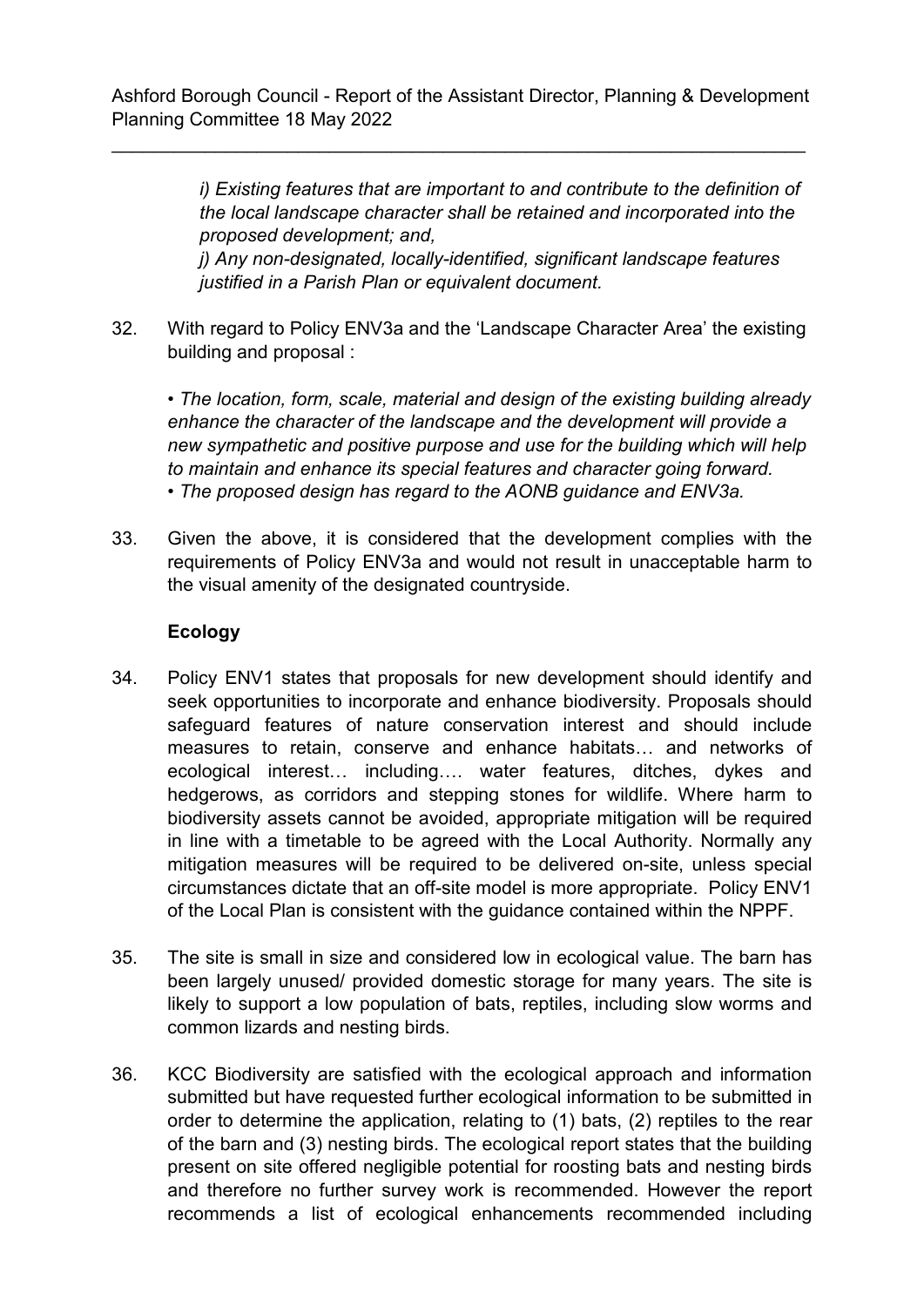\_\_\_\_\_\_\_\_\_\_\_\_\_\_\_\_\_\_\_\_\_\_\_\_\_\_\_\_\_\_\_\_\_\_\_\_\_\_\_\_\_\_\_\_\_\_\_\_\_\_\_\_\_\_\_\_\_\_\_\_\_\_\_\_\_\_\_

further Bat & Owl Surveys at the appropriate time in the season. The PEA also sets out a reptile mitigation strategy to compensate for any disturbance to habitat caused during conversion works. However as the proposed works generally affect the internal areas it is considered a mitigation strategy is appropriate in this case.

- 37. While KCC suggest that the surveys should be carried out prior to determination of the planning application, the applicant's agent counter argues this is at odds with the planning system timelines and the need for these such surveys to relate to the most recent 'optimal season'. It is considered that a planning condition is imposed to require further field survey investigation to take place and also the biodiversity enhancements summarised at Para 13 are properly followed through at the appropriate optimal season so as not caused any unreasonably delay to the decision making process.
- 38. In light of the above it is considered that the proposal would not adversely impact on matters of ecological interest subject to the imposition of these conditions.

### **Highway/ parking**

- 39. Vehicular access to the subject site is established and not affected by the proposal other than by the need for an additional parking space. The proposed layout plan has two parking spaces. There is adequate space within the application site to accommodate parking for cars as well as cycle parking in accordance with adopted policy standards set out in policy TRA3a of the Local Plan 2030.
- 40. In conclusion, based upon the annexe dwelling proposed and parking provision accommodated within the site, I do not consider that the proposal would result in any demonstrable adverse highway impacts. Therefore, in terms of highway safety, the proposed development would comply with the relevant policies in the development plan.

## **Human Rights Issues**

41. I have also taken into account the human rights issues relevant to this application. In my view, the "Assessment" section above and the Recommendation below represent an appropriate balance between the interests and rights of the applicant (to enjoy their land subject only to reasonable and proportionate controls by a public authority) and the interests and rights of those potentially affected by the proposal (to respect for private life and the home and peaceful enjoyment of their properties).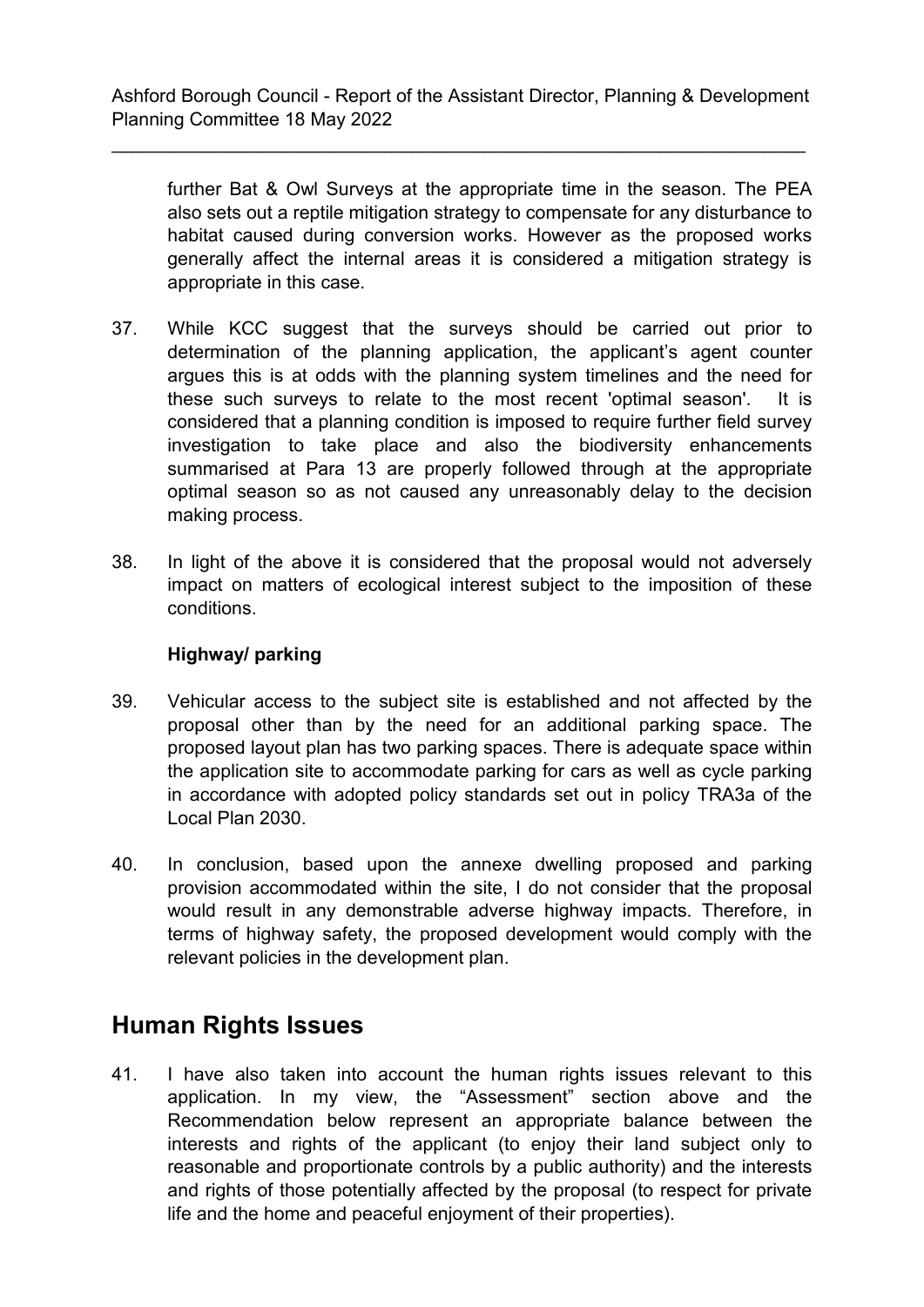\_\_\_\_\_\_\_\_\_\_\_\_\_\_\_\_\_\_\_\_\_\_\_\_\_\_\_\_\_\_\_\_\_\_\_\_\_\_\_\_\_\_\_\_\_\_\_\_\_\_\_\_\_\_\_\_\_\_\_\_\_\_\_\_\_\_\_

# **Working with the applicant**

42. In accordance with paragraphs 38 of the NPPF, Ashford Borough Council (ABC) takes a positive and creative approach to development proposals focused on solutions. ABC works with applicants/agents in a positive and creative manner as explained in the note to the applicant included in the recommendation below.

# **Conclusion**

- 43. The site is located within confines of an existing residential plot where residential annexe development and infilling of a modest scale that can be satisfactorily integrated without causing harm to existing amenity. The proposal is considered to be acceptable in accordance with policy HOU9 of the Ashford Local Plan 2030.
- 44. The proposed development would be in accordance with policy HOU12 and HOU15 in terms of internal living accommodation / room sizes / floor area and access to existing garden.
- 45. The proposal is in accordance is Policy HOU9 as there would be a direct relationship between the occupation of the annexe and that of the main dwelling and evidence has been submitted as to the genuine need for the annexe.
- 46. Suitable planning conditions can be imposed to mitigate the ecology requirements set out by KKC and under Policy ENV1, which states that proposals for new development should identify and seek opportunities to incorporate and enhance biodiversity.

## **Recommendation**

## **Permit**

## **Subject to the following Conditions and Notes:**

## **Permit**

- 1. Standard time condition.
- 2. Development carried out in accordance with the approved plans.
- 3. Details and samples of materials including surface finish to driveway / parking.
- 4. Architectural details.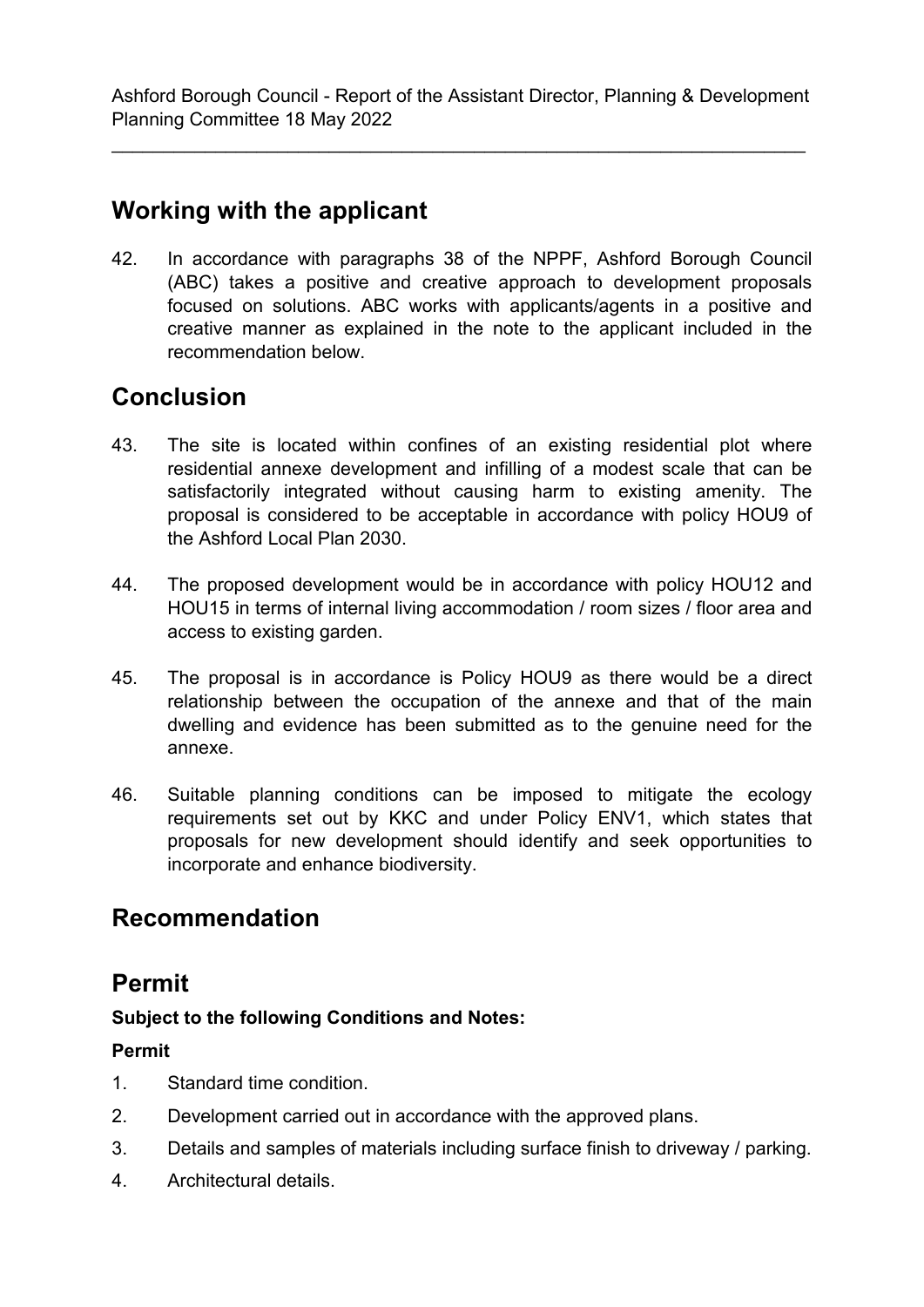\_\_\_\_\_\_\_\_\_\_\_\_\_\_\_\_\_\_\_\_\_\_\_\_\_\_\_\_\_\_\_\_\_\_\_\_\_\_\_\_\_\_\_\_\_\_\_\_\_\_\_\_\_\_\_\_\_\_\_\_\_\_\_\_\_\_\_

- 5. No flues, vents, stacks, extractor fans or meter boxes to be located on the rear elevation.
- 6. Roof lights to be obscured glazing
- 7. Two parking spaces shown should serve the annexe
- 8. Cycle storage and refuse facilities should be built as shown on approved plan in accordance with policy TRA3a.
- 9. Details of boundary treatments.
- 11. Removal of permitted development rights for extensions, alterations, outbuildings and means of enclosures.
- 12. Occupation as an annexe to the main single dwelling house only.
- 13. Reptile mitigation strategy to be carried out in accordance with Preliminary Ecology Assessment dated 30<sup>th</sup> October 2021.
- 14. Biodiversity enhancements as specified. All works to the eaves and any tile hangings should be carried out in accordance with the Preliminary Ecology Assessment dated 30th October 2021.
- 15. Bat and nesting bird(s) survey to be undertaken in accordance with the PEA prior to any construction works impacting either existing roof rafters or proposed hanging tiles/replacements. Appropriate mitigation put in place depending upon the results.
- 16. Electric Vehicle Charging point.

## **Notes to Applicant**

1. Working with the Applicant

In accordance with paragraph 38 of the NPPF Ashford Borough Council (ABC) takes a positive and proactive approach to development proposals focused on solutions. ABC works with applicants/agents in a positive and proactive manner by;

- offering a pre-application advice service,
- as appropriate updating applicants/agents of any issues that may arise in the processing of their application
- where possible suggesting solutions to secure a successful outcome,

In this instance ……

- the applicant/agent was updated of any issues after the initial site visit,
- The applicant was provided the opportunity to submit amendments to the scheme/ address issues.